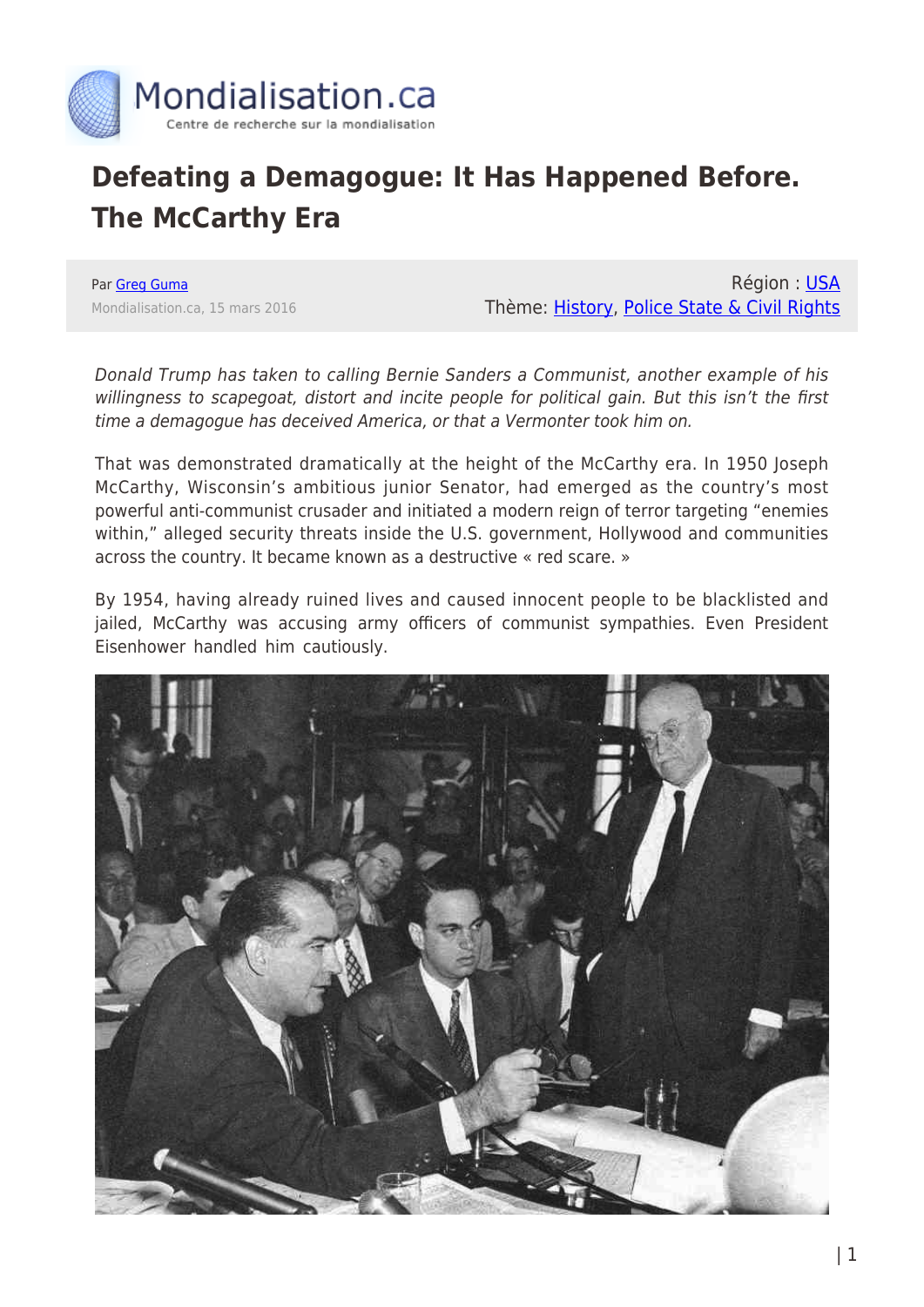Vermont Senator Ralph Flanders wasn't the most likely candidate to confront McCarthy. A self-educated inventor, businessman and son-in-law of James Hartness, a former governor, Flanders was a pragmatic conservative who enthusiastically defended free enterprise. President of the Boston Federal Reserve Bank before his election to the Senate, he was also a devout Christian who believed "the world seems to be mobilizing for the great battle of Armageddon." But he had heard enough from McCarthy in the Senate to be concerned about the country's direction.

Columnist Westbrook Pegler initially drew McCarthy's eye to Vermont by writing about a supposed communist cell in the Randolph-Bethel area. Local anti-communist fanatics Lucille and Manuel Miller were accusing public figures, from Vermont's superintendent of schools to former governor Ernest Gibson Jr., by then a federal judge, and even Eisenhower, of communist leanings. Making matters worse, former State Department official Alger Hiss, who was convicted in a notorious espionage case, once owned property in Peacham.

Flanders watched the fear of communism cloud the judgment of state officials, who had attempted to examine textbooks for subversive influences and amend the state's Sabotage Prevention Act, a remnant of World War I. The legislature rejected the proposal to review textbooks, as well as Gov. Emerson's bill to ban suspect political parties. But that didn't stop the University of Vermont from dismissing medical school faculty member Alex Novikoff for refusing to discuss his Communist involvement as a student with a Senate subcommittee.

By March 9, 1954 the usually soft-spoken, 66-year-old Flanders had finished watching and started to speak. Rising on the Senate floor, he mocked McCarthy for spreading confusion and sowing division. "He dons his warpaint," Flanders said. "He goes into his dance. He emits war whoops. He goes forth to battle and proudly returns with the scalp of a pink dentist." Flanders was referring to an army officer, the only example of a communist sympathizer in the military McCarthy had been able to produce.

Congressional testimony on the alleged threat inside the military began in April. During what became known as the Army-McCarthy hearings the Wisconsin senator accused the Secretary of the Army of interfering with his investigation. The Army countered that McCarthy had sought favors from a military aide. The hearings were broadcast live on television for weeks, the first event of its kind. Unfortunately, most Vermonters couldn't tune in. The state's first TV transmission tower wouldn't go up until several months later.

Flanders was there, however, in the building, and by June had heard enough. In another broadside attack, he compared McCarthy to Dennis the Menace and Adolph Hitler. "Were the Junior Senator from Wisconsin in the pay of the Communists he could not have done a better job for them," he charged. On June 11, he further escalated the confrontation, entering McCarthy's hearing room in front of television cameras to hand him a note, an invitation to be present when Flanders spoke in the Senate again.

The future of the country was on a knife edge. On one hand, the Supreme Court had ruled unanimously on May 17 that segregation was illegal. In Brown v. The Board of Education of Topeka, Chief Justice John Marshall said, "We conclude that in the field of public education the doctrine of 'separate but equal' has no place." A week later, however, the same Court upheld the Internal Security Act, which made Communist Party membership grounds for the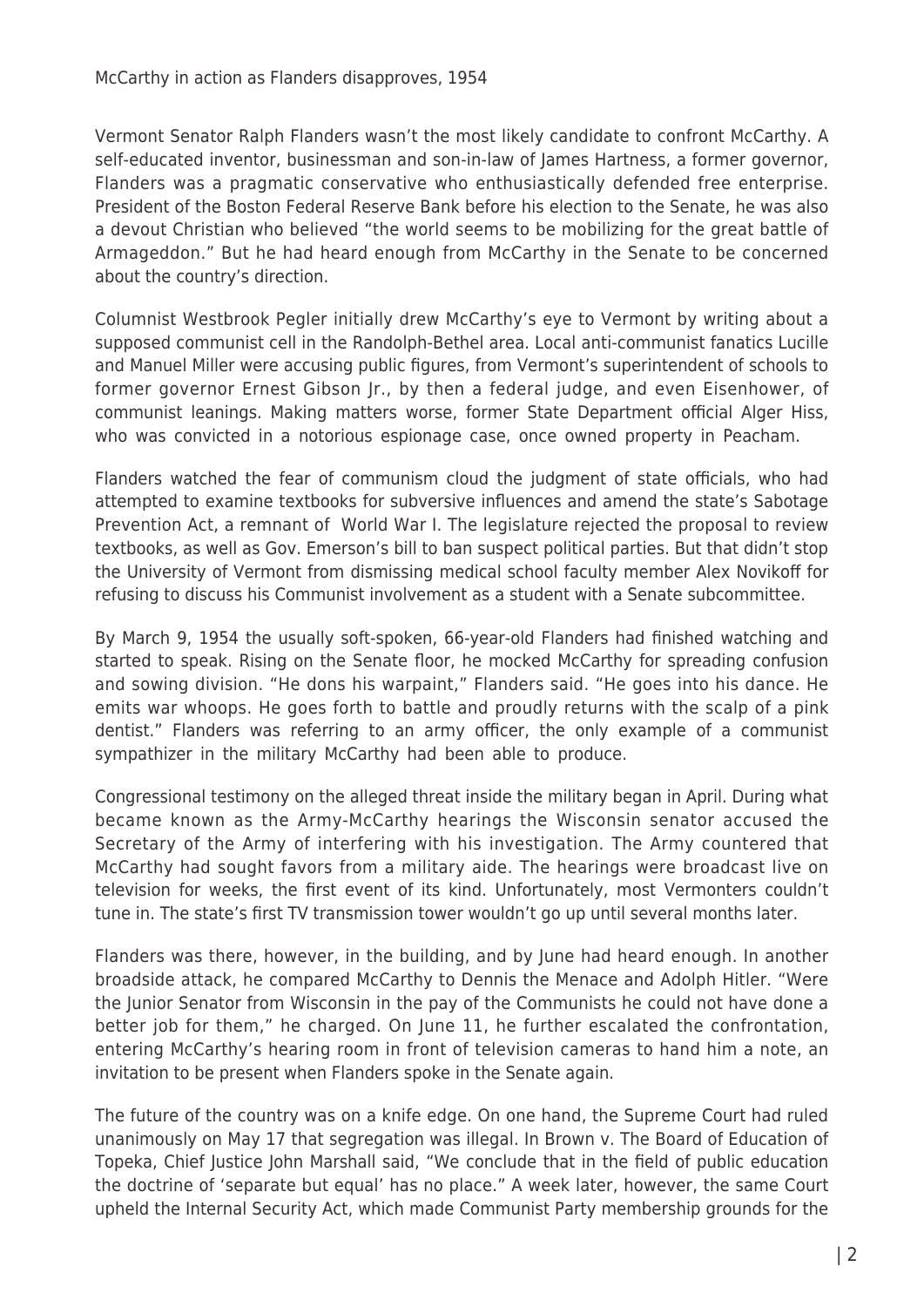deportation of non-citizens. The French garrison at Dien Bien Phu in Vietnam had fallen to insurgent forces led by Ho Chi Minh and Vice President Richard Nixon was urging U.S. intervention. In Guatemala a right-wing coup financed by the CIA overthrew the elected President, Jacobo Arbenz, whose government had nationalized the property of the United Fruit Company.

In this highly charged atmosphere, with public opinion divided – even in Vermont – Flanders went to the Senate floor and introduced a resolution to remove McCarthy from the chairmanship of the Senate Oversight Committee. This put the Republican Party in a bind. McCarthy was an embarrassment, but Flanders was going too far, challenging Senate rules regarding committee chairs and seniority. He was at the epicenter of a struggle over the fate of the country. Drawing on his pragmatic side, Flanders consulted with colleagues and took a small but crucial step back. Instead of demanding McCarthy's removal from leadership, he proposed a censure motion.

The struggle continued for months, right into the 1954 mid-term elections. Even though Flanders was a Republican, he worked with the National Committee for an Effective Congress, whose explicit aim was to elect a Democrat majority. The issue was too important to let partisan politics stand in the way. That Fall the Republicans lost control of the Senate.

Flanders' resolution initially avoided reference to any specific actions or misdeeds by McCarthy. As he explained, « It was not his breaches of etiquette, or of rules or sometimes even of laws which is so disturbing. It was his overall pattern of behavior." A special senate committee, chaired by Utah Republican Arthur Watkins, was appointed to evaluate the proposal. It proceeded to weigh 46 complaints itemized by Flanders, other Senate members and witnesses, in the end recommending censure on two counts: that McCarthy had obstructed a Senate Subcommittee attempting to investigate him, and had denounced a fellow senator « without reason or justification » and acted in an « inexcusable » and « reprehensible » manner toward Brigadier General Ralph Zwicker, a witness before his investigating committee.

On October 4, 1954, Time Magazine called the outcome "a ringing reassertion of the U.S. Senate's dignity," and a "new landmark in U.S. government." McCarthy's destructive power had been broken, the beginning of the end of another Red Scare. Within three years "Tailgunner Joe" died from cirrhosis of the liver, the result of years of alcoholism. Flanders described his contribution afterward with the usual candor and simplicity. "It became clear that in the outside world McCarthy was the United States and the United States was McCarthy," he recalled. "The conviction grew that something must be done about him, even if I had to do it myself."

Flanders was no revolutionary. But through bold action at a crucial moment he expressed enduring attitudes toward authority, dissent and tolerance. Though clearly a New England conservative in many respects he also expressed libertarian and egalitarian ideas, as well as being a forceful advocate for accountability, all in all a prime example of the Vermont Way.

This essay is adapted from Greg Guma's forthcoming book, Green Mountain Politics: Restless Spirits, Popular Movements.